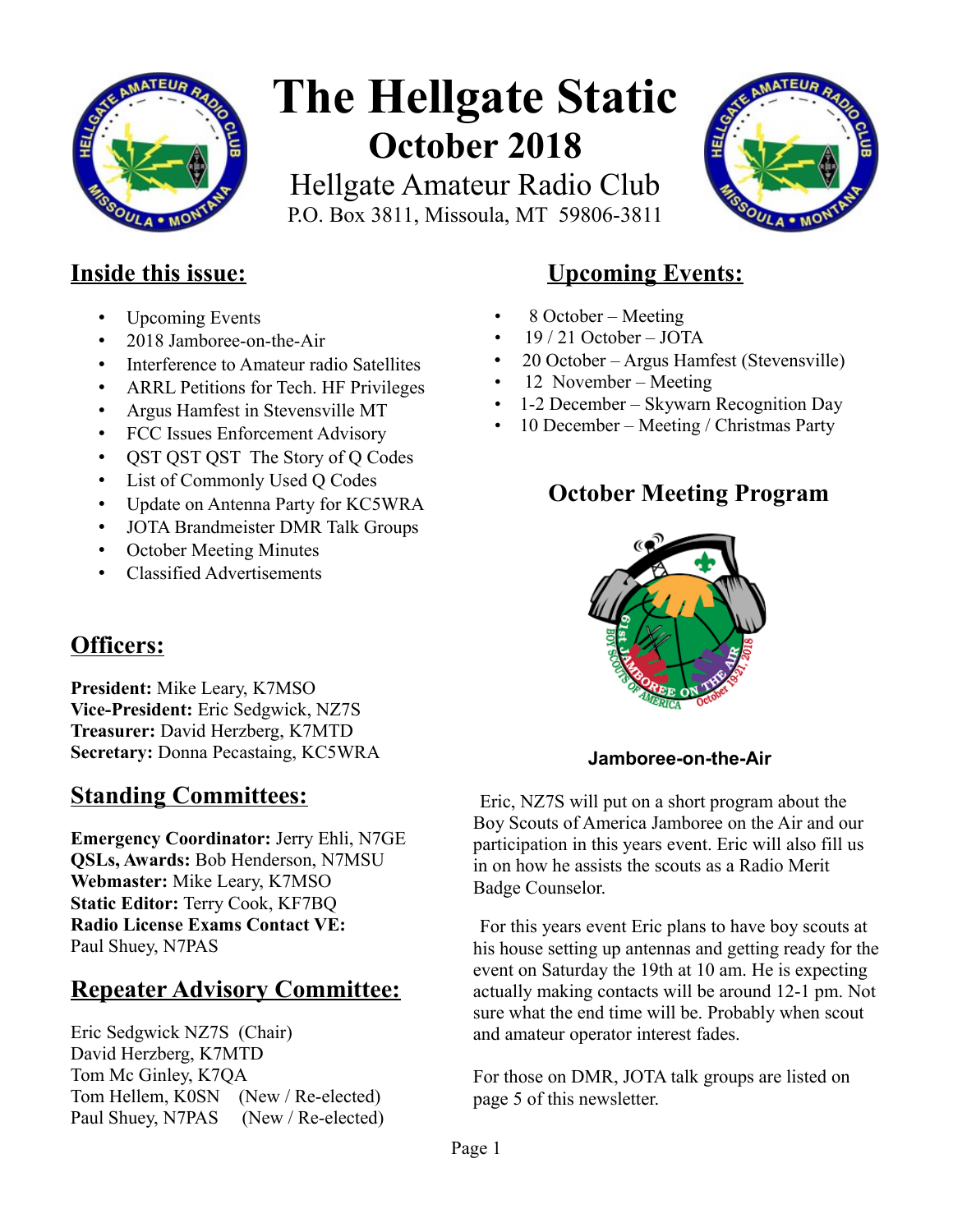### **Interference to Amateur Radio Satellites Reported**

With the advent of hotspots for digital modes such as the Sharkrf OpenSpot and DVMega, finding an open frequency has become an issue.

Many of the frequencies I've seen on the [brandmeister network](https://brandmeister.network/) for hotspots are between 432-433MHz (the weak signal portion of the band) or between 435.0 and 438.0 MHz. In all three ITU regions, that slice of Amateur spectrum is allocated to the [Amateur Satellite Service](http://www.itu.int/en/ITU-R/space/Pages/SupportAmateur.aspx) as a [secondary allocation](http://www.itu.int/en/ITU-R/space/AmateurDoc/ARS-ART5_E.pdf) (see the table on page 3 and footnote 5.282), also [this document](http://www.itu.int/en/ITU-R/space/AmateurDoc/AmateurSatServiceFreq.pdf) (ITU International Amateur Radio Space Allocations.)

If at all possible, please choose an FM simplex frequency outside this band. You may not think that your 20mW hotspot or low power HT transmission could interfere, but remember that when a satellite passes overhead, there's a perfect line of sight to the satellites.

Many bandplans have sections specifically reserved for simplex frequencies such as the general one from the ARRL 445-447 MHz are prime territory. Check with your local coordination body first, of course.

Two Meter users should avoid satellite band-plan frequencies 144.300-144.500 MHz (APRS Frequency = 144.390 MHz) and 145.800-146.000 MHz.

### **ARRL Petitions for Technician Class HF Privileges**

ARRL has asked the FCC to expand HF privileges for Technician licensees to include limited phone privileges on 75, 40, and 15 meters, plus RTTY and digital mode privileges on 80, 40, 15, and 10 meters. The FCC has not yet invited public comment on the proposals, which stem from recommendations put forth by the ARRL Board of Directors' Entry-Level License Committee, which explored various initiatives and gauged member opinions in 2016 and 2017.

Specifically, ARRL proposes to provide Technician licensees, present and future, with phone privileges at 3.900 to 4.000 MHz, 7.225 to 7.300 MHz, and 21.350 to 21.450 MHz, plus RTTY and digital privileges in current Technician allocations on 80, 40, 15, and 10 meters. The ARRL petition points out the explosion in popularity of various digital modes over the past 2 decades. Under the ARRL plan, the maximum HF power level for Technician operators would remain at 200 W PEP. The few remaining Novice licensees would gain no new privileges under the League's proposal.

### **ArgusFest**

The annual Argus Ham/Swap-fest (sponsored by Argus Barker, W8QMD) will take place on Saturday, October 20<sup>th</sup> in Stevensville, MT. The day will start with breakfast at 8:00 AM at the Frontier Cafe. Test sessions for all classes will be administered after breakfast. The hamfest opens at 10:00 AM at the United Methodist Church, located at 215 College Street. You can set up a table to sell or trade off your surplus equipment or come and look for bargains on other hams surplus stuff.

### **FCC Issues Enforcement Advisory**

On September 24<sup>th</sup>, 2018, the Federal Communications Commission issued enforcement advisory 2018-03, relating to the importation and sale of VHF and UHF radios that do not comply with FCC Rules. The advisory states that the FCC has become aware of a number of VHF and/or UHF radios being imported into the United States, that do not meet FCC certification requirements. Among other things the enforcement advisory states that VHF and/or UHF radios that are capable of transmitting outside the amateur radio bands, must hold a type acceptance certification for those frequencies that the radios are capable of transmitting on. Here is the link to the advisory posted on the FCC website: **[https://docs.fcc.gov/public/attachments/DA-](https://docs.fcc.gov/public/attachments/DA-18-980A1.pdf)[18-980A1.pdf](https://docs.fcc.gov/public/attachments/DA-18-980A1.pdf)**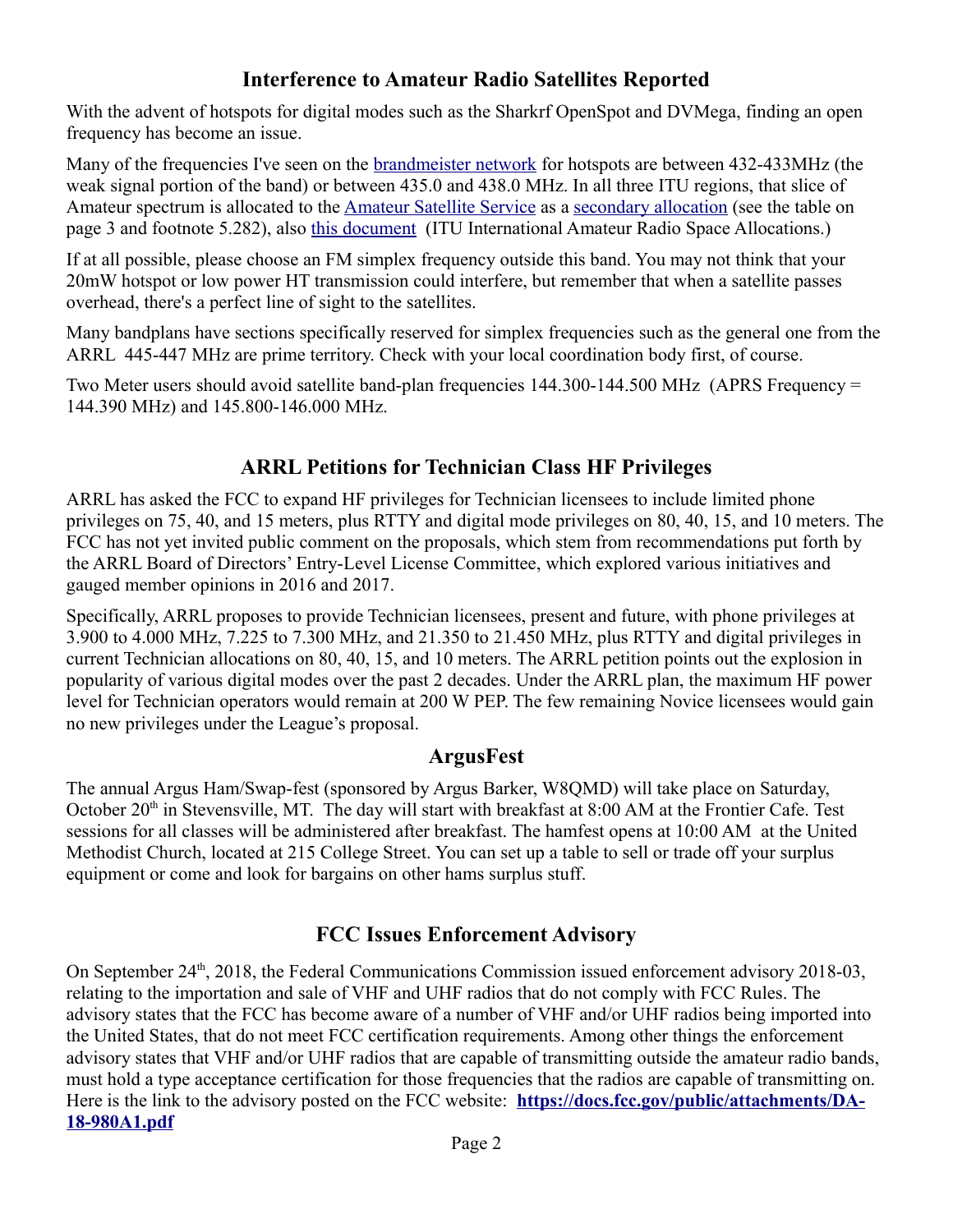## **Coming in December - Skywarn Recognition Day**

SKYWARN™ Recognition Day was developed in 1999 by the National Weather Service and the American Radio Relay League. It celebrates the contributions that SKYWARN™ volunteers make to the NWS mission, the protection of life and property. Amateur radio operators comprise a large percentage of the SKYWARN™ volunteers across the country. The Amateur radio operators also provide vital communication between the NWS and emergency management if normal communications become inoperative. During the SKYWARN™ Special Event operators will visit NWS offices and contact other radio operators across the world.

HARC participates in this event every year.

## **QST QST QST - The story of Q codes.**

The original Q codes were created, circa 1909, by the British government as a "list of abbreviations... prepared for the use of British ships and coast stations licensed by the Postmaster General". The Q codes facilitated communication between maritime radio operators speaking different languages, so they were soon adopted internationally. A total of forty-five Q codes appeared in the "List of Abbreviations to be used in Radio Communications", which was included in the Service Regulations affixed to the Third International Radiotelegraph Convention in London (The Convention was signed on July 5, 1912, and became effective July 1, 1913.)

Over the years the original Q codes were modified to reflect changes in radio practice. For example, QSW/QSX originally stood for, "Shall I increase/decrease my spark frequency?", but in the 1920s, spark-gap transmitters were banned in the United States, rendering that meaning obsolete. By the 1970s, the Post Office Handbook for Radio Operators listed over a hundred Q codes, covering a wide range of subjects including radio procedures, meteorology, radio direction finding, and search and rescue.

#### **Amateur Radio Q codes**.

Amateur radio actually has adapted two different sets of Q codes for use in amateur communications. The first set come from the ITU civil series QRA through QUZ. Most of the meanings are identical to the ITU definitions, however, they must be looked at in the context of amateur communications. For example, QSJ? asks what the charges are for sending the telegraph. Since amateur communications are without charge, this Q code would not make sense.

The second set is the set of QN Signals, used only in ARRL NTS nets. These operating signals generally have no equivalent in the ACP 131 publication or ITU publications, and are specifically defined only for use in ARRL NTS nets. They are not used in casual amateur radio communications.

Selected Q codes were soon adopted by amateur radio operators.

 In amateur radio, the Q codes were originally used in Morse code transmissions to shorten lengthy phrases and were followed by a Morse code question mark  $(\cdots \cdots \cdots)$  if the phrase was a question.

In December 1915, the American Radio Relay League began publication of a magazine titled QST, named after the Q code for "General call to all stations".

**A bit of trivia:** *Q codes are used by the Miami-Dade County, Florida local government for law enforcement and fire rescue communications, one of the few instances where Q codes are used in ground voice communication outside amateur radio.*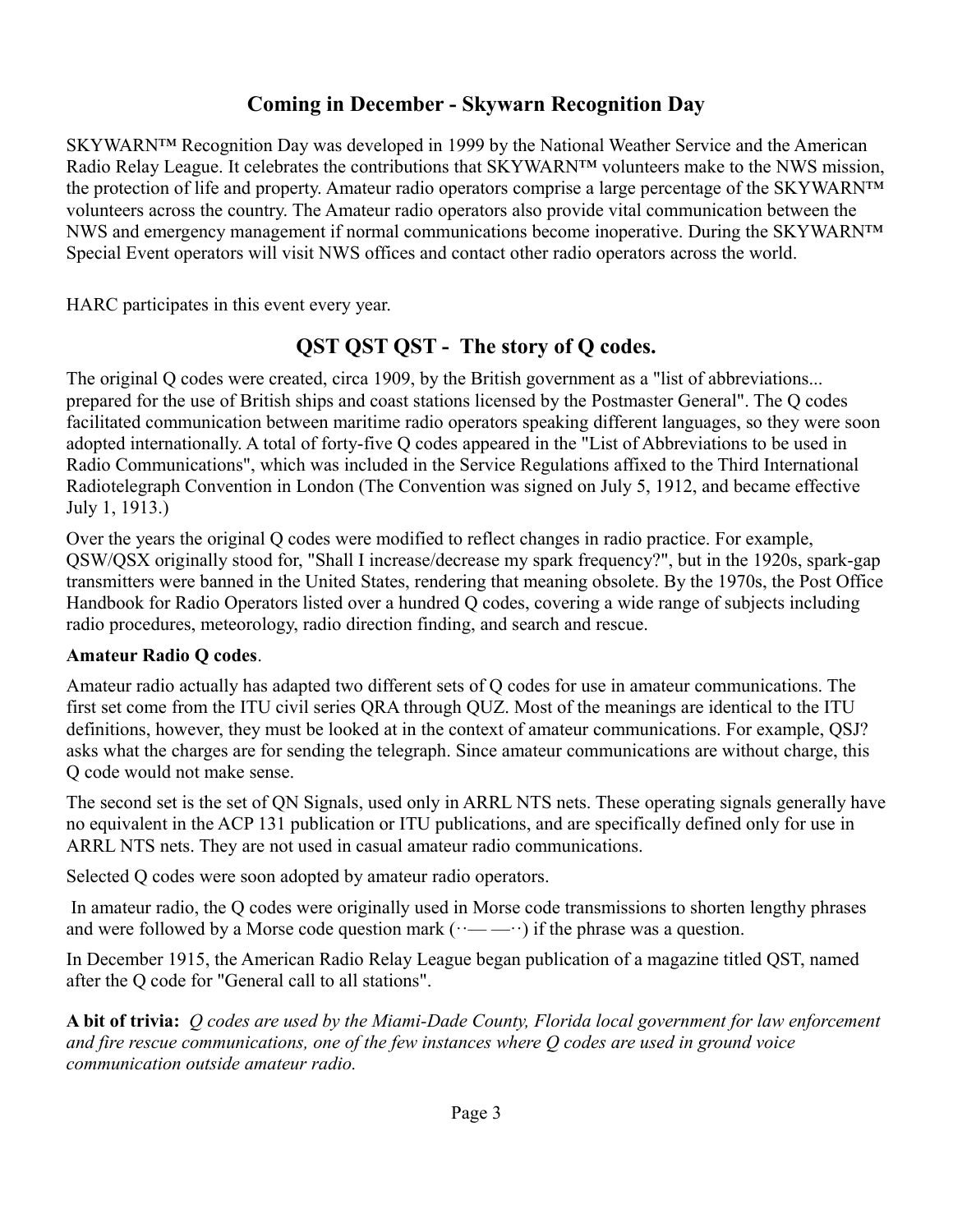#### **These Q signals are the ones used most often on the air. (Q abbreviations take the form of questions only when they are sent followed by a question mark.)**

- QRG Your exact frequency (or that of \_\_\_\_\_) is \_\_\_\_\_\_\_\_\_\_\_kHz. Will you tell me my exact frequency (or that of \_\_\_\_\_\_\_\_\_\_\_)?
- QRL I am busy (or I am busy with  $QRL$  are you busy? (Usually used to see if a frequency is busy.)
- QRM Your transmission is being interfered with \_\_\_\_(1. Nil; 2. Slightly; 3. Moderately; 4. Severely; 5. Extremely.) Is my transmission being interfered with?
- QRN I am troubled by static \_\_\_. (1 to 5 as under QRM.) Are you troubled by static?
- QRO Increase power. Shall I increase power?
- QRP Decrease power. Shall I decrease power?
- QRQ Send faster ( \_ wpm). Shall I send faster?
- QRS Send more slowly ( \_ wpm). Shall I send more slowly?
- QRT Stop sending. Shall I stop sending?
- QRU I have nothing for you. Have you anything for me?
- QRV I am ready. Are you ready?
- QRX I will call you again at hours (on kHz). When will you call me again? Minutes are usually implied rather than hours.
- QRZ You are being called by \_\_\_\_\_\_\_\_\_ (on \_\_\_\_kHz). Who is calling me?
- QSB Your signals are fading. Are my signals fading?
- QSK I can hear you between signals; break in on my transmission. Can you hear me between your signals and if so can I break in on your transmission?
- QSL I am acknowledging receipt. Can you acknowledge receipt (of a message or transmission)?
- QSO I can communicate with \_\_\_\_\_\_\_\_\_ direct (or relay through \_\_\_\_\_). Can you communicate with \_\_\_\_\_\_\_\_\_ direct or by relay?
- QSP I will relay to  $\blacksquare$ . Will you relay to  $\blacksquare$ ?
- QST General call preceding a message addressed to all amateur radio operators.
- QSX I am listening to \_\_\_\_\_\_\_ on \_\_\_\_\_\_\_ kHz. Will you listen to \_\_\_\_\_\_\_ on \_\_\_\_\_\_\_ kHz?
- QSY Change to transmission on another frequency (or on kHz). Shall I change to transmission on another frequency (or on  $kHz$ )?
- QTC I have \_\_\_\_\_\_\_ messages for you (or for \_\_\_\_\_\_\_). How many messages have you to send?
- QTH My location is example 1. What is your location?
- QTR The time is \_\_\_\_\_\_\_\_\_. What is the correct time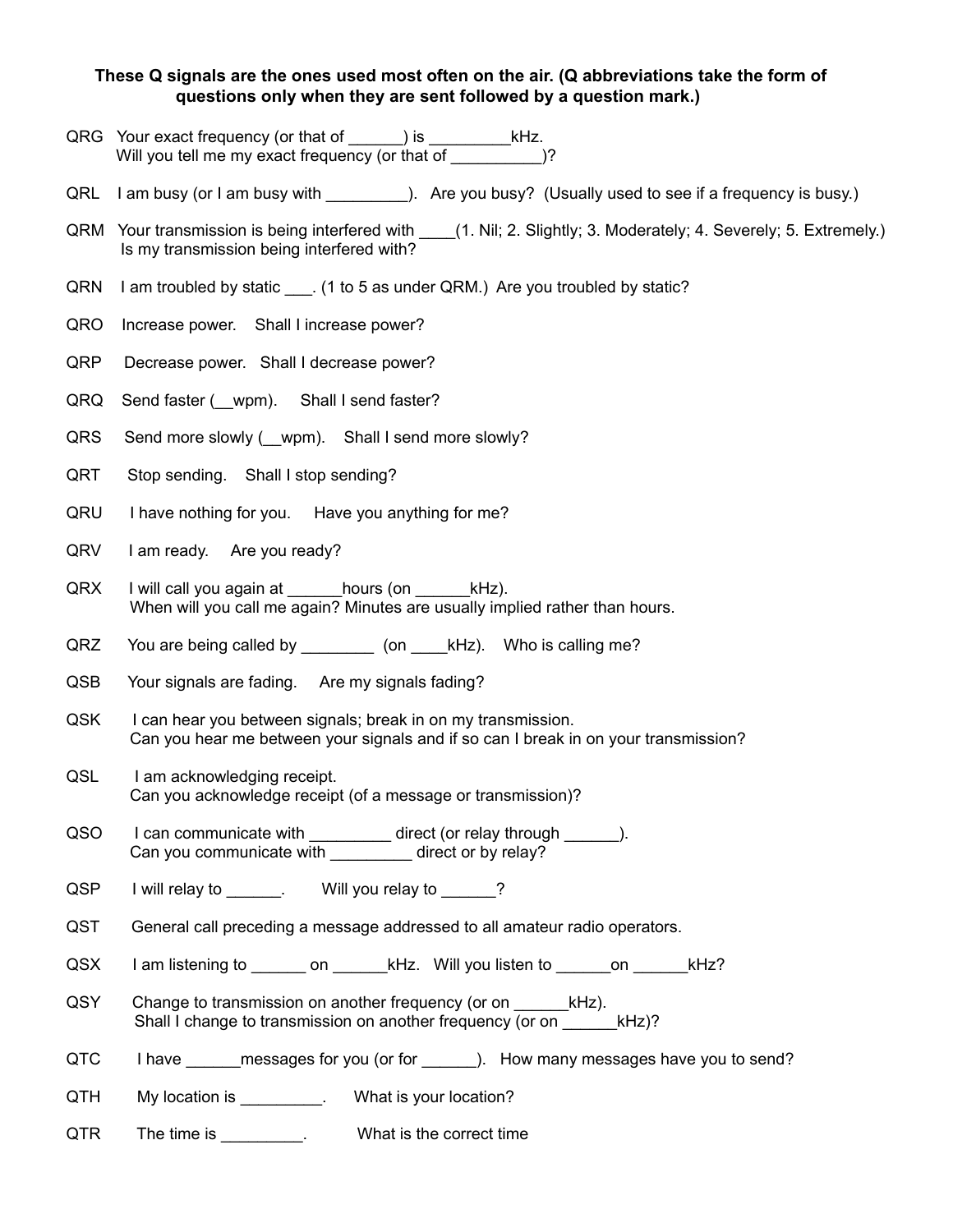#### **At the last HARC meeting we discussed to possibility of getting Donna, KC5WRA an HF antenna at her QTH.**

The proposed antenna is a 80m dipole. The big parts of the job are planting the support post and setting up the 24' pole; building the antenna; driving the ground rod and attaching an SO-239 coax chassis connector; and running the coax. One end will be attached to the 24' pole and the other into a tree. Donna has someone who will climb the tree. The last step will include attaching some PL-259 connectors. When all that is done, someone familiar with her equipment will have to tune the antenna on 80, 40 and 20 and mark the tuner settings for her.

Dick is willing to be a partial planner/director for the project but we will need someone on site to manage the project. Dick W7XT has surveyed the site and has drawn up plans for the antenna and has done some rough modeling of it. He would go over these plans with anyone who wants to tackle the project. We really only need a few people to get the job done. There are a few people in the club who would profit from the experience of helping with this job.

Dick would supply enough wire and insulators; an 8' fence post that will work for the base of the pole support at the back of the lot and a balun/center insulator. We would need to come up with the following materials:

--Coax for the feedline, preferably RG-8;

--Coax couplers, including one barrel connector;

--a ground rod for outside the house at the entry point;

--rope for the antenna halyards and the guys at the back end;

--two pulleys;

--some kind of plate to connect an SO-239 to the ground rod.

If you would be willing to help with this project be it a donation or on scene help, Donna would appreciate it. Dick is will go over the project at the October 8th club meeting .

#### **JOTA Brandmeister 907. 2018 Talk Groups**

Please try and make sure you have the relevant Talk Groups below in your radio.

| 907  | General Calling (Reflector 4907*) | English      |
|------|-----------------------------------|--------------|
| 9071 | <b>Tactical Talk Group</b>        | Any Language |
| 9072 | <b>Tactical Talk Group</b>        | Any Language |
| 9073 | <b>Tactical Talk Group</b>        | Any Language |
| 9074 | <b>Tactical Talk Group</b>        | Any Language |
| 9075 | <b>Tactical Talk Group</b>        | Any Language |
| 9076 | <b>Tactical Talk Group</b>        | Any Language |
| 9077 | <b>Tactical Talk Group</b>        | Any Language |
| 9078 | <b>Tactical Talk Group</b>        | Any Language |

\*Talk Group 907 is linked to Reflector 4907 It is the Only Talk Group and Reflector Linked !! (This means ones using Reflector 4907 can not move to another Talk Group)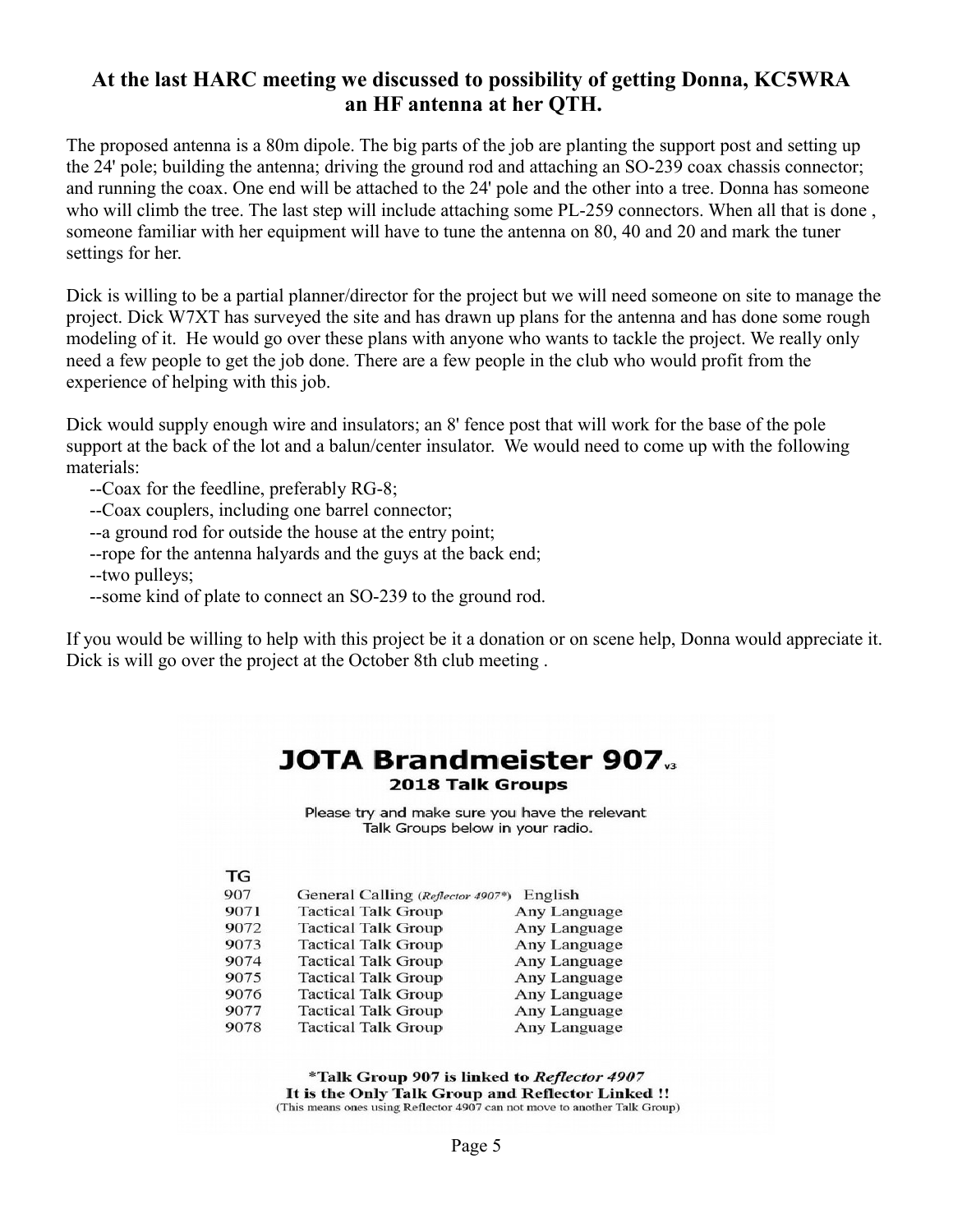#### **September 2018 Attendance and Tentative Meeting Minutes**

**Attendance:** Donna Pecastaing KC5WRA, Jerri Shuey N7JGS, Bryce Nordgren AF7RQ, Mike Leary K7MSO, Dan Somerlott KC7HLW, Rich Kingdon K7QNZ, Jackie Harrington KC7RBC, Terry Cook KF7BQ, Eric Sedgewick NZ7S, Byce Rowe KI7LMV, Joe Geldrich AG7FW, Ken Bateman KF5QGD, David Herzberg K7MTD, Paul Shuey N7PAS, Dallas Erickson K7DDE.

**Approval of last months meeting minutes.** Moved by Donna KC5WRA, second by Bryce KI7LMV. Approved

**Approval of Treasurers Report.** Moved by Donna KC5WRA, second by Paul N7PAS. Approved

**Monthly Program:** "An introduction to the American Red Cross Disaster Shelter" by Dallas Erickson K7DDE and Jenny Erickson, from the Ravalli County American Red Cross. A brief history of the Red Cross, an explanation of its mission, when and how shelters are set up and how we as amateur radio operators can assist the Red Cross in fulfilling its mission.

**Repeater Committee Report.** Eric NZ7S reported that work visits to the Weather Bureau's building now require an escort. This is a new region wide policy. The 146.80 repeater at Blanchard needs a new home due to policies prohibiting co-location on their property and rental rate hikes. Montana Electronics is also moving off of the site and has offered to bring our repeater down along with with their equipment.

We are actively seeking a replacement site in the Swan Valley. Paul N7PAS knows of a couple of sites that may work.

**HF Committee Report.** Eric NZ7S reports that the Weather Bureau has purchased a new Shakespeare HF vertical antenna for use on the Skywarn HF transceiver at the Weather Service building. A HARC work party will install the antenna.

#### **Other Business:**

**Upcoming Events.** None. The next meeting will be October 8<sup>th</sup> and the program will be about Skywarn.

#### **Suggestions / Discussion.**

- 1.) The Ericksons informed us that the Salmon ID Amateur Radio Club has installed a new repeater on Lost Trail Pass. Their plan is to link it with several repeaters South and into Idaho Falls.
- 2.) Terry KF7BQ commented on changes to ARES that are being considered by the ARRL. These include required training and certification by FEMA and requiring background checks for those wishing to participate. You can read about the proposed changes here: *[ARES Strategic Plan.](http://www.arrl.org/files/file/Media%20&%20PR/ARES/ARES%20Strategic%20Plan%20-%20final%20-%20PSC.pdf)*

Eric NZ7S will work with Jerry N7GE on a plan to rejuvenate our ares ARES or AUXCOMM participation. These will require some dedication and effort from those who participate.

- 3.) David has the club owned TS-520 as Dick W7XT has not had had time to convert power supply. Paul offered to work on it.
- 4.) David K7MTD would like us to consider updating the APRS node on point Six to allow it to handle messaging.
- 5.) David K7MTD commented on the ARRL Northwestern Director election